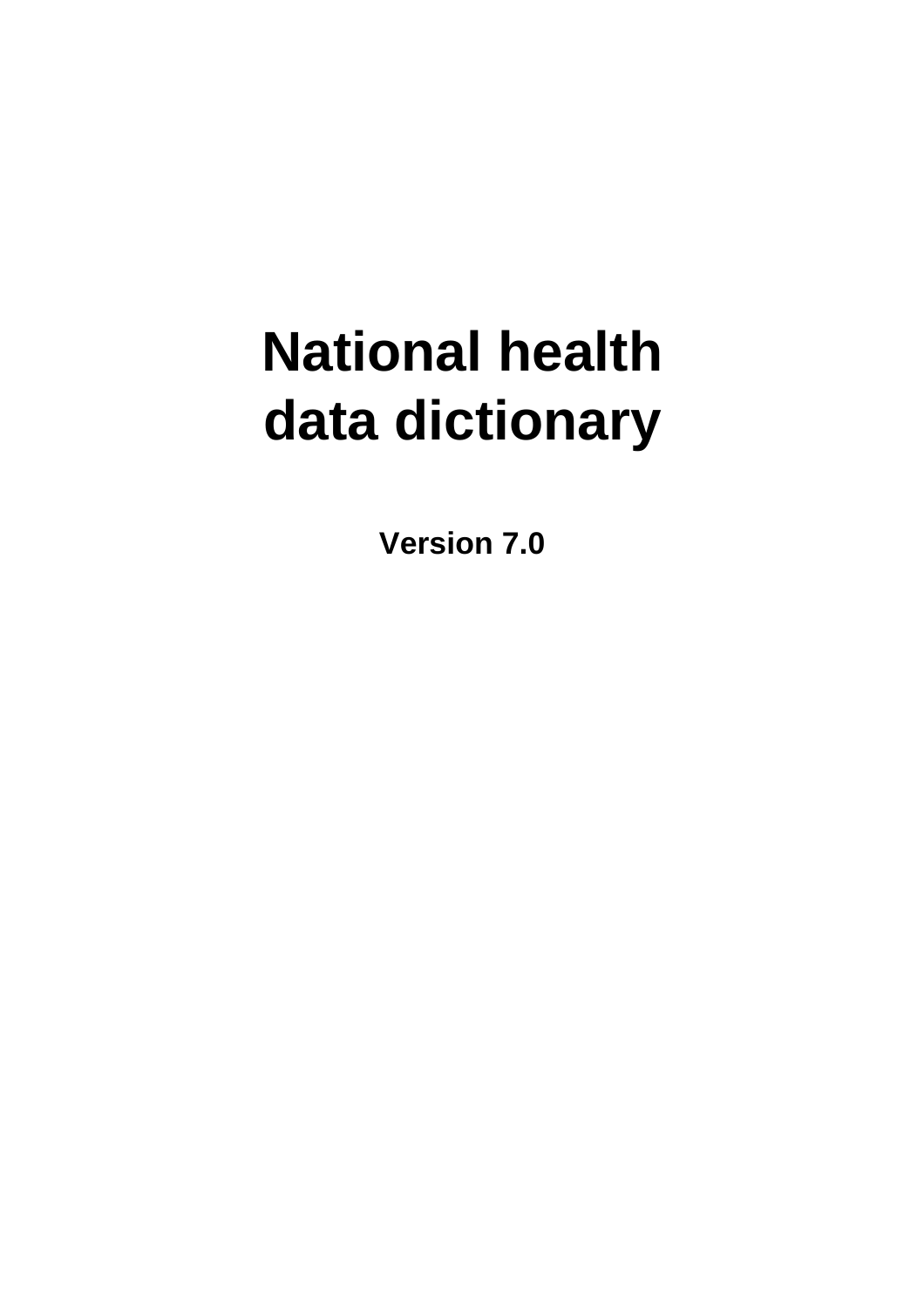The Australian Institute of Health and Welfare is an independent health and welfare statistics and information agency in the Commonwealth Health and Family Services portfolio. The Institute's mission is to inform community discussion and decision making through national leadership in the development and provision of authoritative and timely information on the health and welfare of Australians.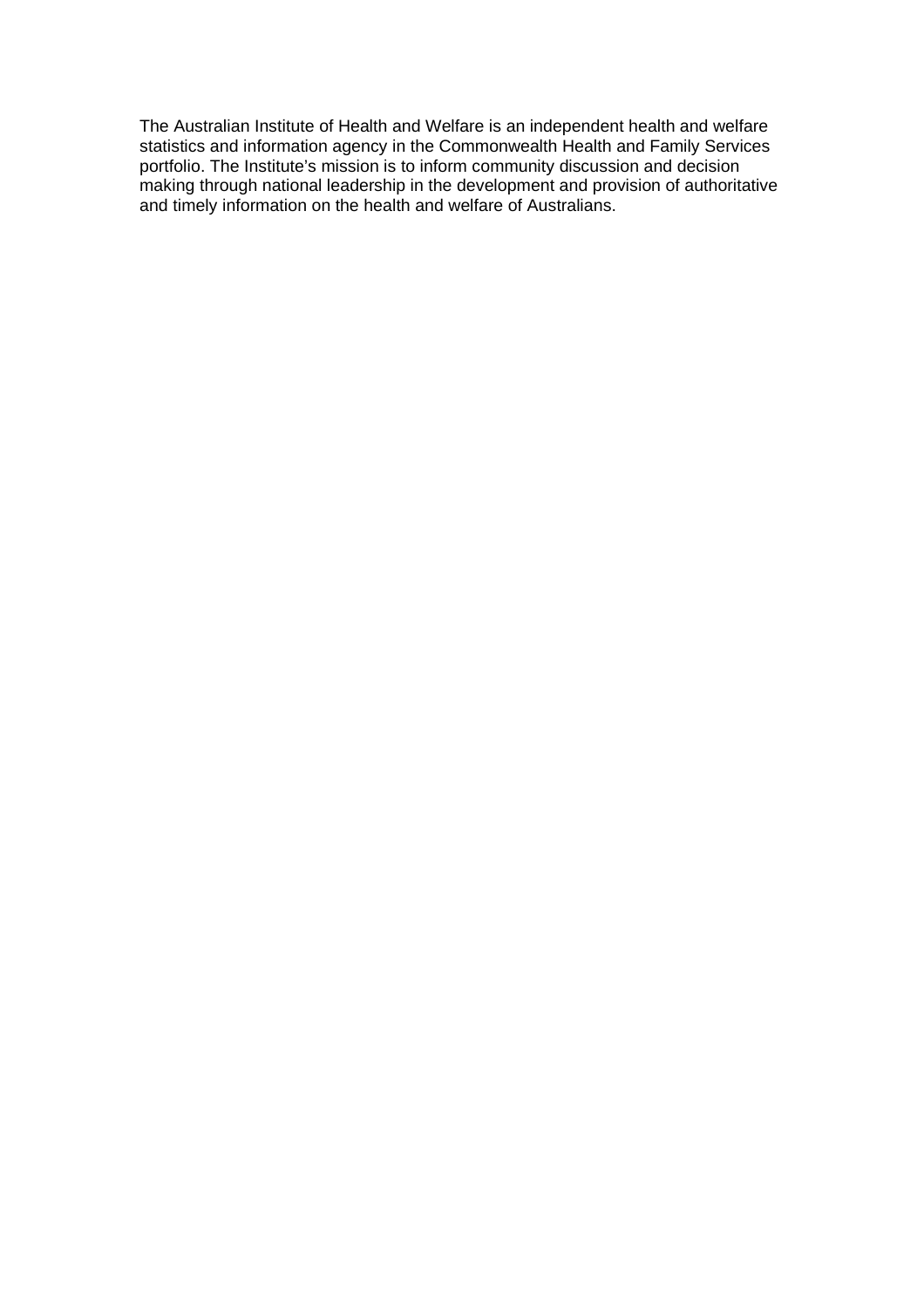# **National health data dictionary**

### **Version 7.0**

**National Health Data Committee**

**1998**

Australian Institute of Health and Welfare Canberra AIHW Catalogue Number HWI 15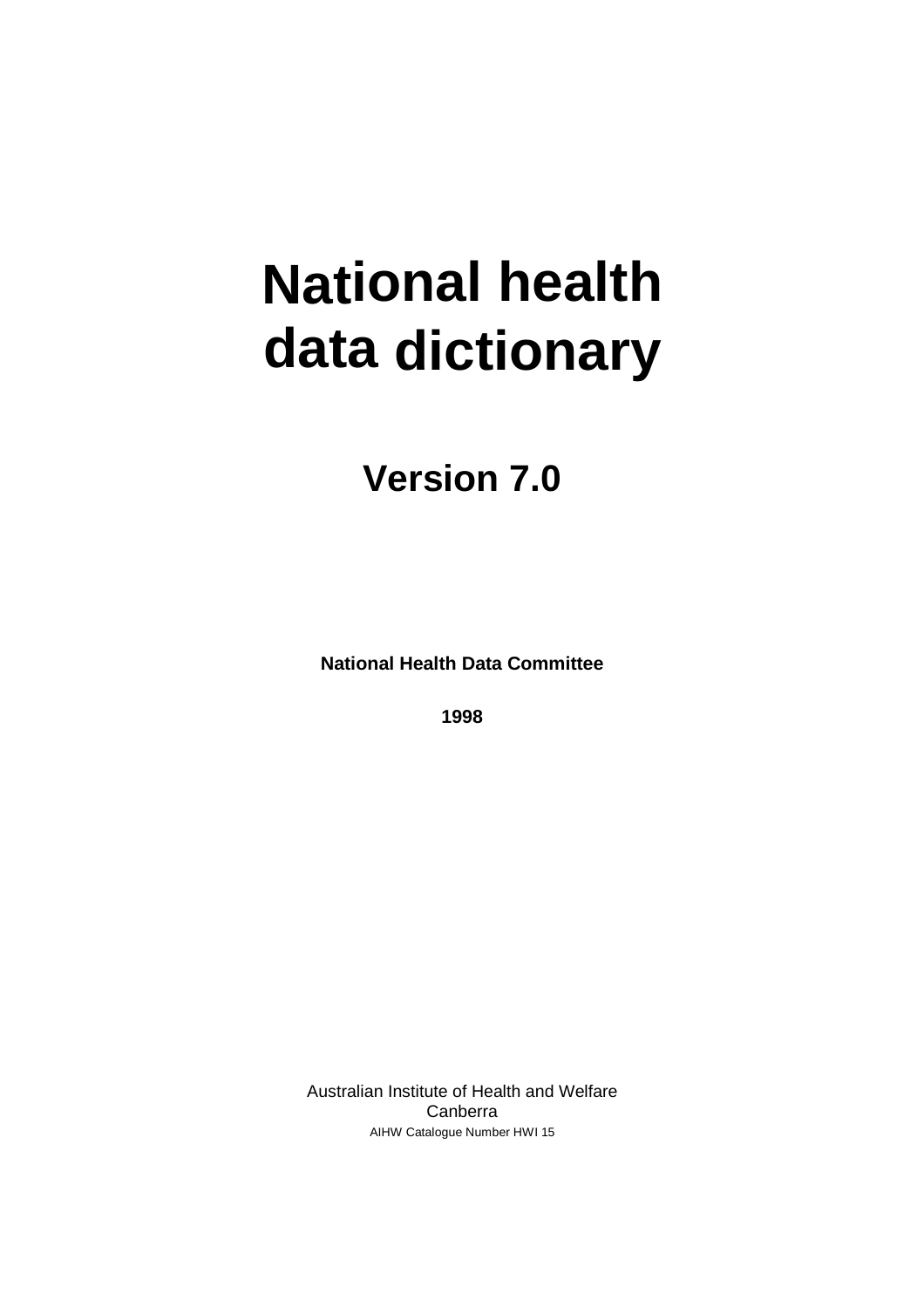© Commonwealth of Australia 1998

This work is copyright. Apart from any use as permitted under the Copyright Act 1968, no part may be reproduced by any process without permission from AusInfo.

Requests and inquiries concerning reproduction and rights should be addressed to the Manager, Legislative Services, AusInfo, GPO Box 84, Canberra ACT 2601.

A complete list of the Institute's publications is available from the Publications Unit, Australian Institute of Health and Welfare, GPO Box 570, Canberra ACT 2601, or via the Institute's web-site at http://www.aihw.gov.au.

ISBN 0 642 24779 X

ISSN 1329 – 4555

#### **Suggested citation**

Australian Institute of Health and Welfare 1998. National Health Data Dictionary. Version 7.0. AIHW Catalogue no. HWI 15. Canberra: Australian Institute of Health and Welfare.

#### **Australian Institute of Health and Welfare**

Board Chair Professor Janice Reid

**Director** Dr Richard Madden

Any enquiries about or comments on this publication should be directed to:

National Information Development Unit Australian Institute of Health and Welfare GPO Box 570 Canberra ACT 2601

Phone: (02) 6244 1124 Fax: (02) 6244 1255

Published by the Australian Institute of Health and Welfare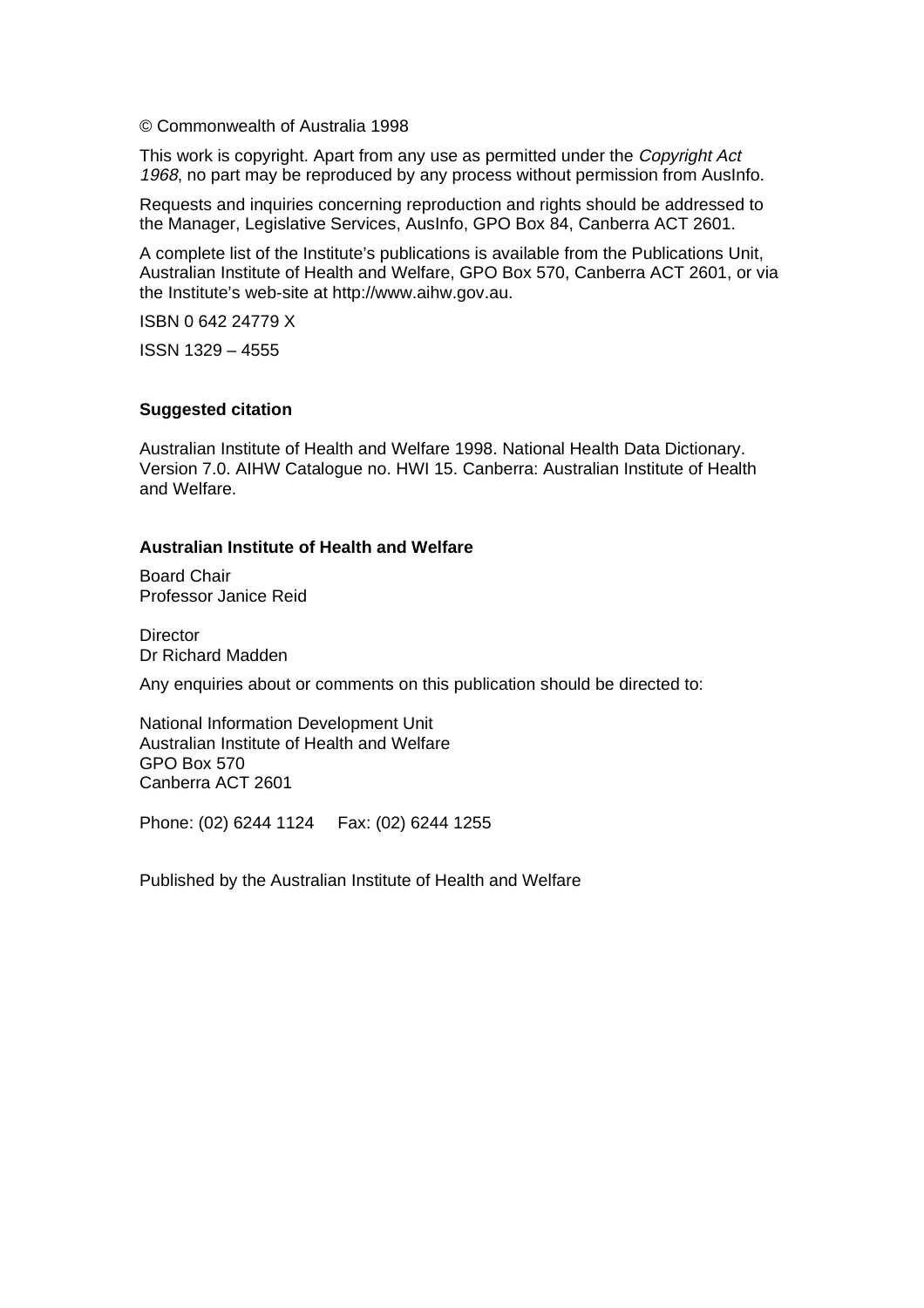# **Foreword**

The Australian Institute of Health and Welfare (AIHW) is pleased to produce this seventh version of the *National health data dictionary*, which is a vital tool for use in ensuring the quality of Australian health data.

This edition includes a significant change in presentation, with data elements now presented according to their relationship to entities in the National Health Information Model. The data continues to be presented according to ISO/IEC International Standard 11179 *Specification and Standardization of Data Elements –* the standard for defining data elements issued by the International Organization for Standardization (ISO) and the International Electrotechnical Commission (IEC), as these appear to have been accepted positively by users.

The dictionary was first made available in electronic form from July 1997 via the National Health Information Knowledgebase at the Institute's Internet home page (http://www.aihw.gov.au). The Knowledgebase has been updated to incorporate the seventh version of the dictionary. It is expected that the Knowledgebase will become the standard form of release for the dictionary and, as Internet access becomes more common, the requirement for this publication in hard copy will diminish. A downloadable copy of the dictionary is available from the Internet through the Institute's home page.

All Australian health departments, the Australian Bureau of Statistics, the AIHW, key non-government agencies, representatives of private hospitals and the private health insurance industry cooperate to produce in the dictionary a set of core definitions and data items for use in all Australian health data collections. Use of the dictionary will help ensure that data is collected uniformly from all services and jurisdictions throughout Australia and thereby improve the quality of information for community discussion and public policy debate on health issues in Australia.

Thanks are due to Joe Christensen, Jonette McDonnell, Trish Ryan, Laura Reece, Bernie Crowe and Alannah Smith of the Institute staff who have prepared the material for this seventh edition, and to all members of the National Health Data Committee who have overseen its preparation.

I urge all collectors of health-related data in Australia to use the dictionary and so improve comparability and quality of Australian health data. Dictionary content has been expanding beyond institutional health care, and many of the new data elements relate to other sectors of health care.

The National Health Data Committee, and the Institute, continue to welcome comment on the dictionary. Readers are encouraged to complete and return the feedback sheet included at the back of the dictionary. In addition, should readers have any views on future improvements to the dictionary, please contact the Institute so that the issues can be addressed.

Richard Madden Director Australian Institute of Health and Welfare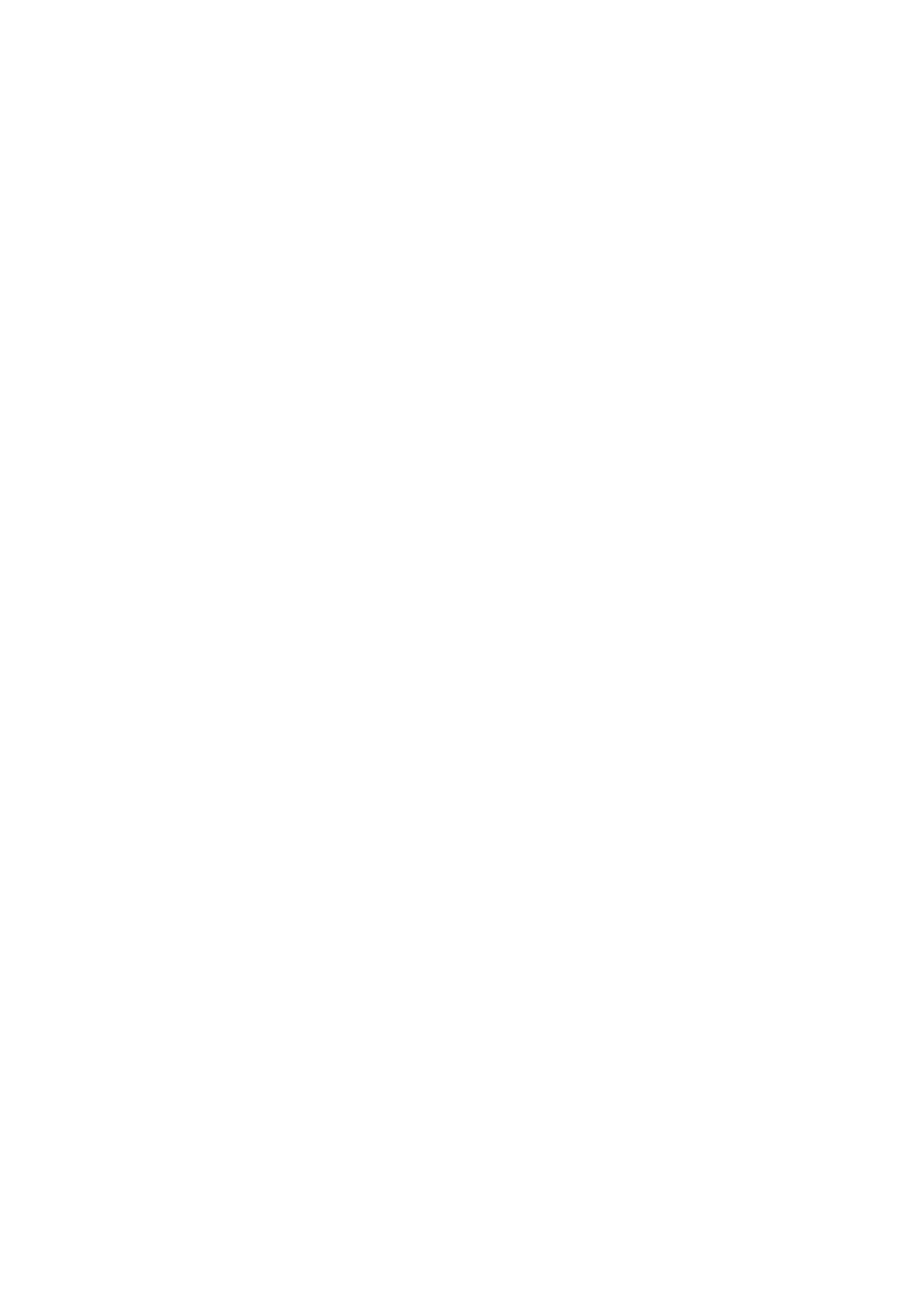# **Contents**

| Appendix H: Data elements listed by previous 'P', 'A', 'E', and 'S' numbers485 |  |
|--------------------------------------------------------------------------------|--|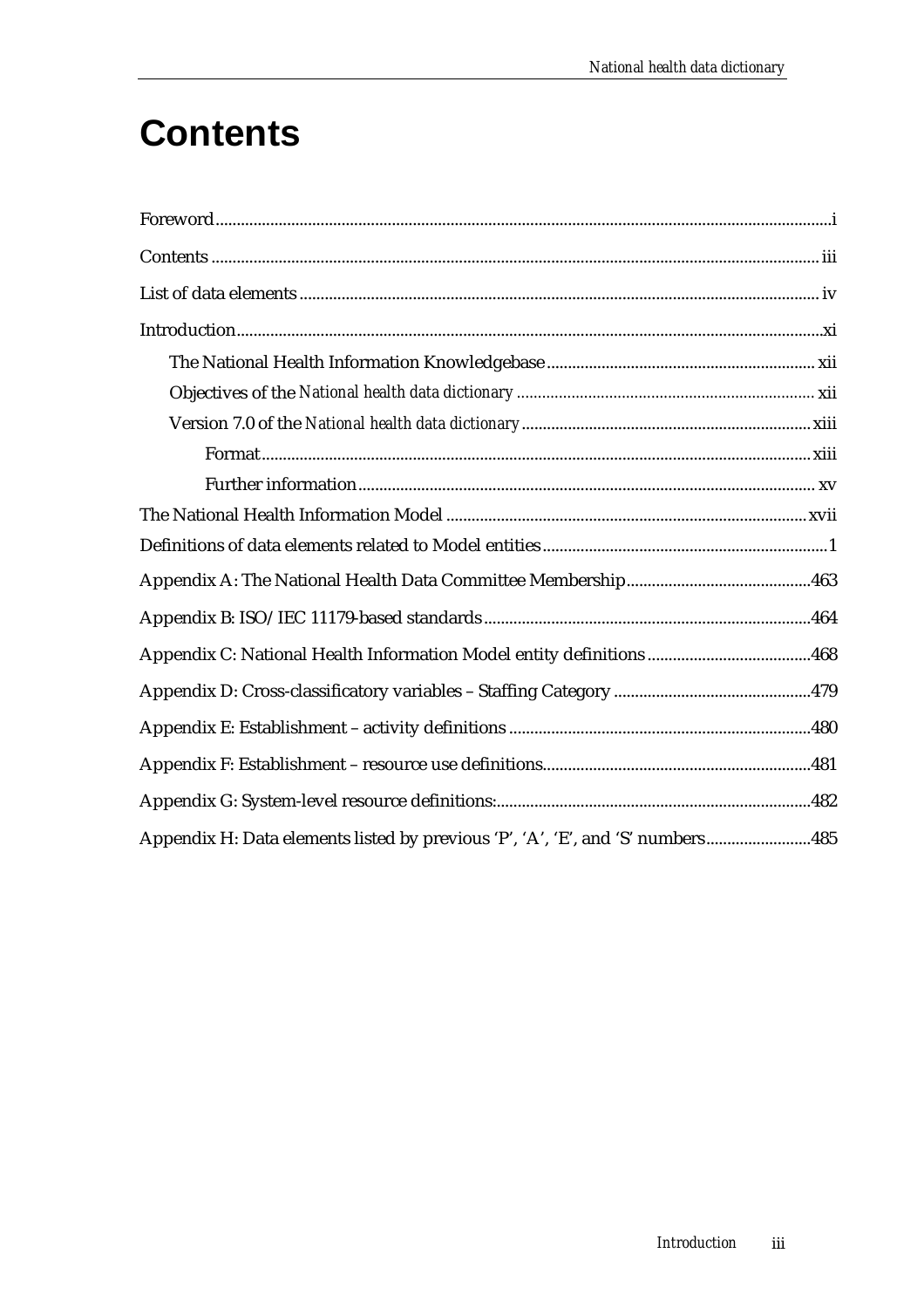# **List of data elements**

| Data element name | NHIK ID no. Page no. |     |
|-------------------|----------------------|-----|
|                   |                      | 280 |
|                   |                      | 182 |
|                   |                      | 296 |
|                   |                      | 94  |
|                   |                      | 96  |
|                   |                      | 344 |
|                   |                      | 346 |
|                   |                      | 198 |
|                   |                      | 305 |
|                   |                      | 297 |
|                   |                      | 304 |
|                   |                      | 250 |
|                   |                      | 14  |
|                   |                      | 17  |
|                   |                      | 16  |
|                   |                      | 20  |
|                   |                      | 23  |
|                   |                      | 27  |
|                   |                      | 31  |
|                   |                      | 26  |
|                   |                      | 35  |
|                   |                      | 34  |
|                   |                      | 39  |
|                   |                      | 42  |
|                   |                      | 38  |
|                   |                      | 348 |
|                   |                      | 349 |
|                   |                      | 98  |
|                   |                      | 99  |
|                   |                      | 162 |
|                   |                      | 274 |
|                   |                      | 275 |
|                   |                      | 100 |
|                   |                      | 101 |
|                   |                      | 190 |
|                   |                      | 192 |
|                   |                      | 195 |
|                   |                      | 458 |
|                   |                      | 307 |
|                   |                      | 404 |
|                   |                      | 46  |

♦ Indicates a new data element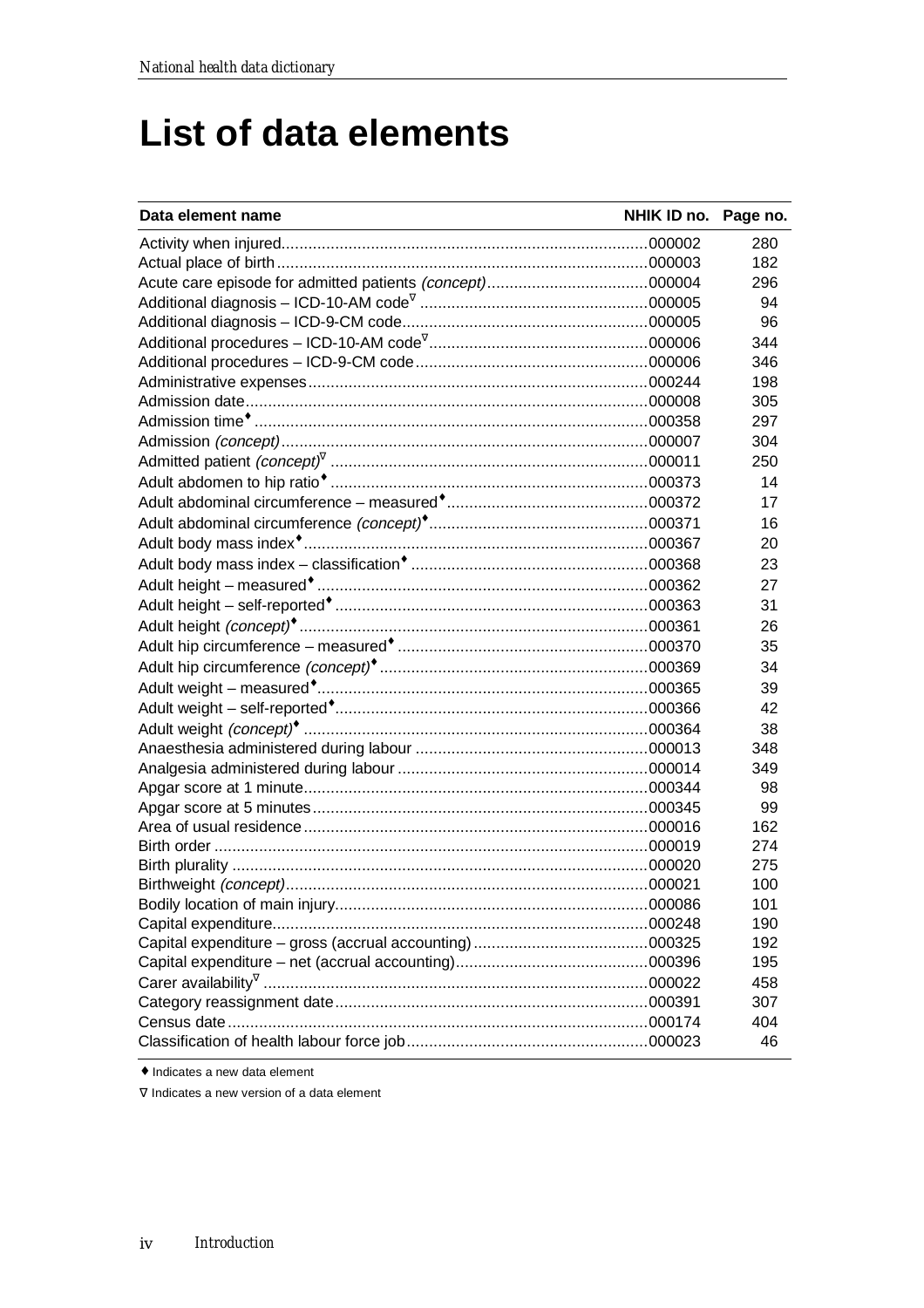| Data element name                                                         | NHIK ID no. Page no. |     |
|---------------------------------------------------------------------------|----------------------|-----|
|                                                                           |                      | 396 |
|                                                                           |                      | 308 |
|                                                                           |                      | 397 |
|                                                                           |                      | 103 |
| Complication of labour and delivery - ICD-9-CM code 000027                |                      | 104 |
|                                                                           |                      | 105 |
|                                                                           |                      | 106 |
|                                                                           |                      | 107 |
|                                                                           |                      | 108 |
|                                                                           |                      | 109 |
|                                                                           |                      | 4   |
|                                                                           |                      | 5   |
|                                                                           |                      | 350 |
|                                                                           |                      | 110 |
|                                                                           |                      | 310 |
|                                                                           |                      | 312 |
|                                                                           |                      | 384 |
|                                                                           |                      | 299 |
|                                                                           |                      | 314 |
|                                                                           |                      | 315 |
|                                                                           |                      | 351 |
|                                                                           |                      | 252 |
|                                                                           |                      | 385 |
|                                                                           |                      | 146 |
|                                                                           |                      | 199 |
|                                                                           |                      | 113 |
|                                                                           |                      | 111 |
|                                                                           |                      | 387 |
|                                                                           |                      | 200 |
|                                                                           |                      | 201 |
|                                                                           |                      | 230 |
|                                                                           |                      | 353 |
|                                                                           |                      | 408 |
| Emergency Department waiting time to service delivery <sup>*</sup> 000347 |                      | 409 |
| Employment status - public psychiatric hospital admissions 000317         |                      | 51  |
| Employment status - acute hospital and private psychiatric hospital       |                      |     |
|                                                                           |                      | 49  |
|                                                                           |                      | 158 |
|                                                                           |                      | 160 |
|                                                                           |                      | 170 |
|                                                                           |                      | 150 |
| External cause - admitted patient - ICD-10-AM code <sup>V</sup> 000053    |                      | 282 |
|                                                                           |                      | 284 |
|                                                                           |                      | 285 |
|                                                                           |                      | 287 |
|                                                                           |                      | 316 |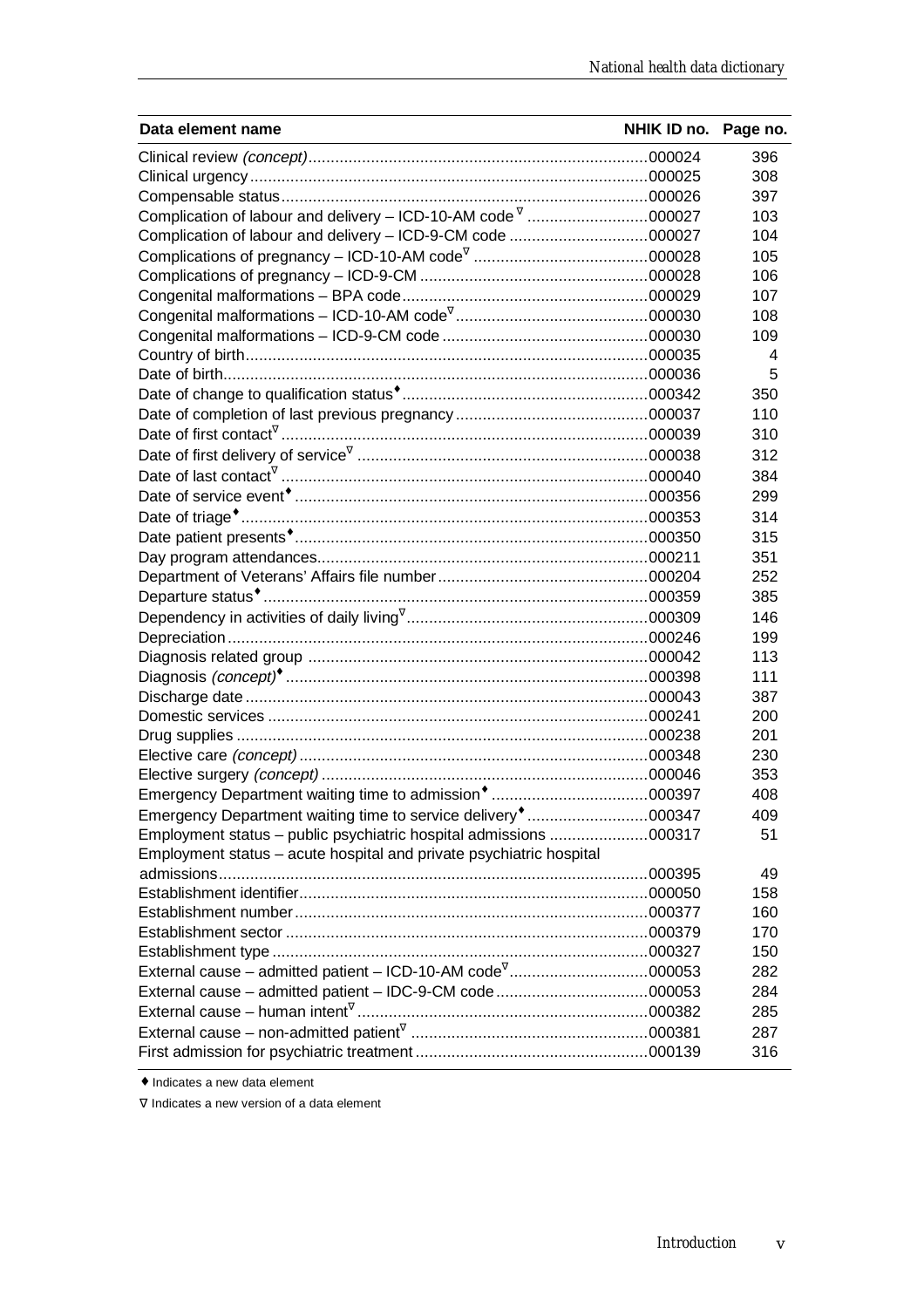| Data element name                                                  | NHIK ID no. Page no. |          |
|--------------------------------------------------------------------|----------------------|----------|
|                                                                    |                      | 115      |
|                                                                    |                      | 202      |
|                                                                    |                      | 203      |
|                                                                    |                      | 178      |
|                                                                    |                      | 117      |
|                                                                    |                      | 116      |
|                                                                    |                      | 234      |
|                                                                    |                      | 354      |
|                                                                    |                      | 454      |
|                                                                    |                      | 226      |
|                                                                    |                      | 227      |
|                                                                    |                      | 253      |
|                                                                    |                      | 405      |
|                                                                    |                      | 84       |
|                                                                    |                      | 231      |
|                                                                    |                      | 166, 240 |
|                                                                    |                      | 264      |
|                                                                    |                      | 265      |
| Hours worked by medical practitioner in direct patient care 000392 |                      | 267      |
|                                                                    |                      | 355      |
|                                                                    |                      | 358      |
|                                                                    |                      | 6        |
|                                                                    |                      | 205      |
|                                                                    |                      | 300      |
|                                                                    |                      | 118      |
|                                                                    |                      | 398      |
|                                                                    |                      | 402      |
|                                                                    |                      | 167      |
|                                                                    |                      | 207      |
|                                                                    |                      | 361      |
|                                                                    |                      | 412      |
|                                                                    |                      | 317      |
|                                                                    |                      | 120      |
| Location immediately prior to admission to nursing home 000084     |                      | 183      |
|                                                                    |                      | 121      |
|                                                                    |                      | 72       |
|                                                                    |                      | 123      |
|                                                                    |                      | 124      |
|                                                                    |                      | 208      |
|                                                                    |                      | 254      |
|                                                                    |                      | 90       |
|                                                                    |                      | 277      |
|                                                                    |                      | 363      |
|                                                                    |                      | 389      |
|                                                                    |                      | 289      |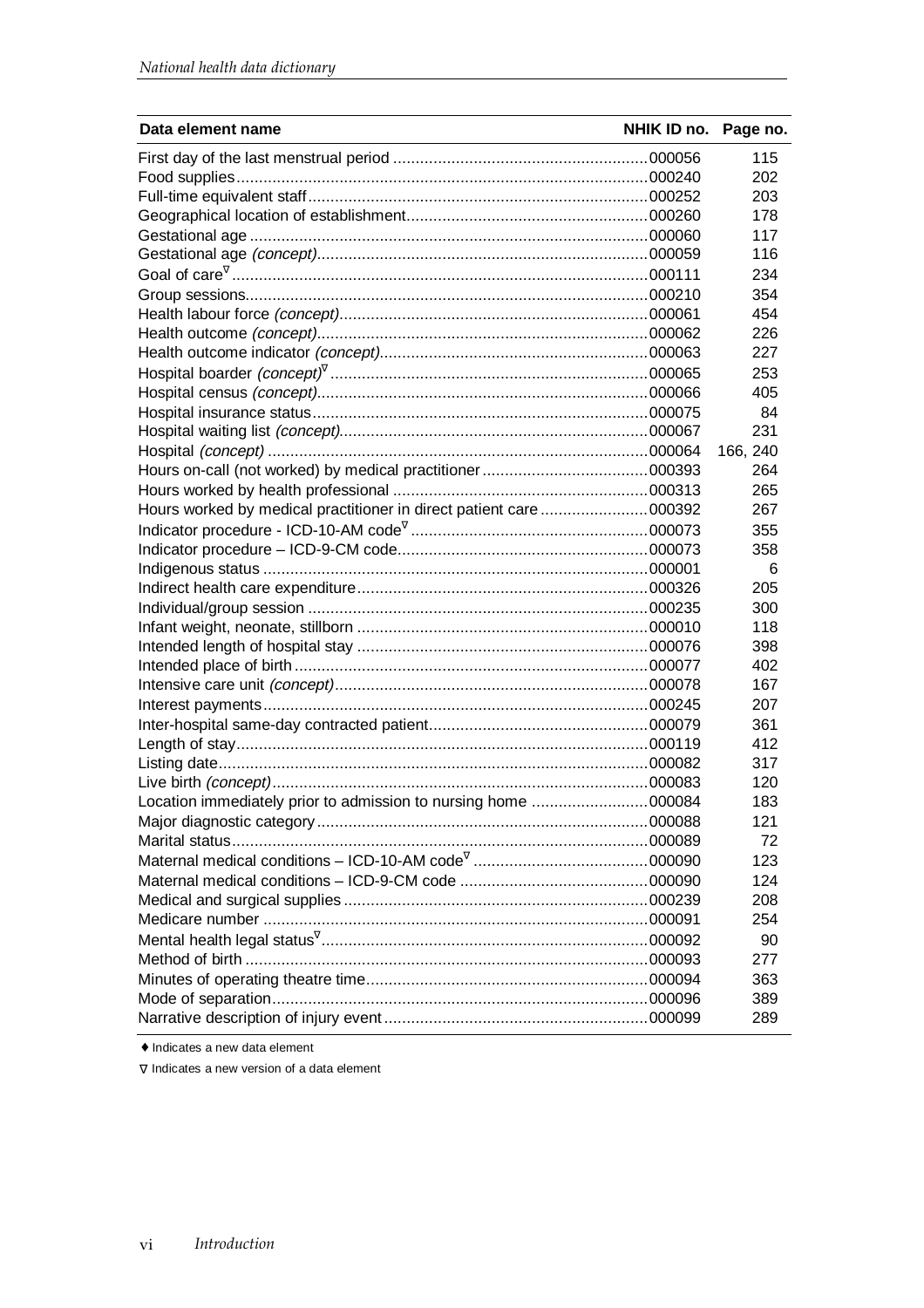| Data element name                                                            | NHIK ID no. Page no. |     |
|------------------------------------------------------------------------------|----------------------|-----|
|                                                                              |                      | 125 |
|                                                                              |                      | 237 |
|                                                                              |                      | 292 |
|                                                                              |                      | 128 |
|                                                                              |                      | 129 |
|                                                                              |                      | 2   |
|                                                                              |                      | 255 |
|                                                                              |                      | 364 |
|                                                                              |                      | 209 |
| Number of acute (qualified)/unqualified days for newborns*000346             |                      | 413 |
|                                                                              |                      | 455 |
| Number of contacts (psychiatric outpatient clinic/day program) 000141        |                      | 365 |
|                                                                              |                      | 366 |
|                                                                              |                      | 391 |
|                                                                              |                      | 130 |
|                                                                              |                      | 368 |
|                                                                              |                      | 414 |
|                                                                              |                      | 59  |
|                                                                              |                      | 242 |
|                                                                              |                      | 370 |
|                                                                              |                      | 211 |
|                                                                              |                      | 212 |
|                                                                              |                      | 132 |
|                                                                              |                      | 416 |
|                                                                              |                      | 256 |
|                                                                              |                      | 399 |
|                                                                              |                      | 417 |
|                                                                              |                      | 318 |
| Patient presentation at Emergency Department (concept) <sup>*</sup> 000349   |                      | 320 |
|                                                                              |                      | 213 |
|                                                                              |                      | 215 |
|                                                                              |                      | 258 |
|                                                                              |                      | 419 |
|                                                                              |                      | 216 |
|                                                                              |                      | 86  |
|                                                                              |                      | 87  |
|                                                                              |                      | 133 |
|                                                                              |                      | 134 |
|                                                                              |                      | 8   |
|                                                                              |                      | 260 |
| Place of occurrence of external cause of injury - admitted patient -         |                      |     |
|                                                                              |                      | 184 |
| Place of occurrence of external cause of injury - admitted patient -         |                      |     |
|                                                                              |                      | 185 |
| Place of occurrence of external cause of injury - non-admitted patient000128 |                      | 186 |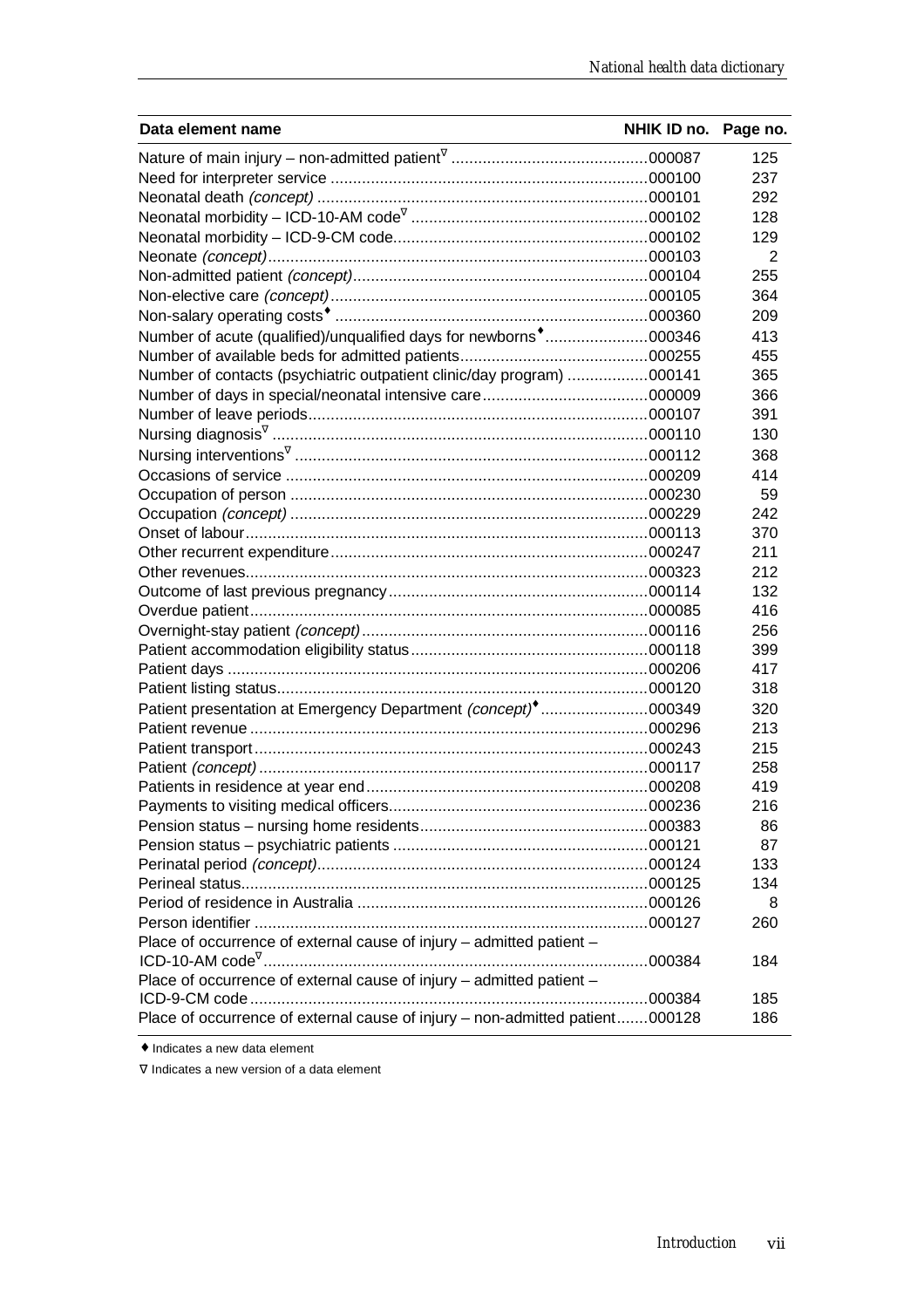| Data element name                                                          | NHIK ID no. | Page no. |
|----------------------------------------------------------------------------|-------------|----------|
|                                                                            |             | 135      |
|                                                                            |             | 136      |
|                                                                            |             | 74       |
|                                                                            |             | 278      |
|                                                                            |             | 137      |
|                                                                            |             | 63       |
|                                                                            |             | 139      |
|                                                                            |             | 141      |
|                                                                            |             | 371      |
|                                                                            |             | 373      |
|                                                                            |             | 66       |
|                                                                            |             | 68       |
|                                                                            |             | 375      |
|                                                                            |             | 321      |
|                                                                            |             | 217      |
|                                                                            |             | 323      |
|                                                                            |             | 171      |
|                                                                            |             | 219      |
|                                                                            |             | 376      |
|                                                                            |             | 220      |
|                                                                            |             | 261      |
|                                                                            |             | 325      |
|                                                                            |             | 392      |
|                                                                            |             | 420      |
|                                                                            |             | 9        |
| Source of referral to acute hospital or private psychiatric hospital000385 |             | 172      |
|                                                                            |             | 173      |
|                                                                            |             | 460      |
|                                                                            |             | 174      |
|                                                                            |             | 11       |
|                                                                            |             | 143      |
|                                                                            |             | 145, 293 |
| Superannuation employer contributions (including funding basis) 000237     |             | 222      |
|                                                                            |             | 269      |
|                                                                            |             | 155      |
|                                                                            |             | 301      |
|                                                                            |             | 326      |
|                                                                            |             | 327      |
|                                                                            |             | 271      |
|                                                                            |             | 393      |
|                                                                            |             | 421      |
|                                                                            |             | 424      |
|                                                                            |             | 426      |
|                                                                            |             | 328      |
|                                                                            |             | 176      |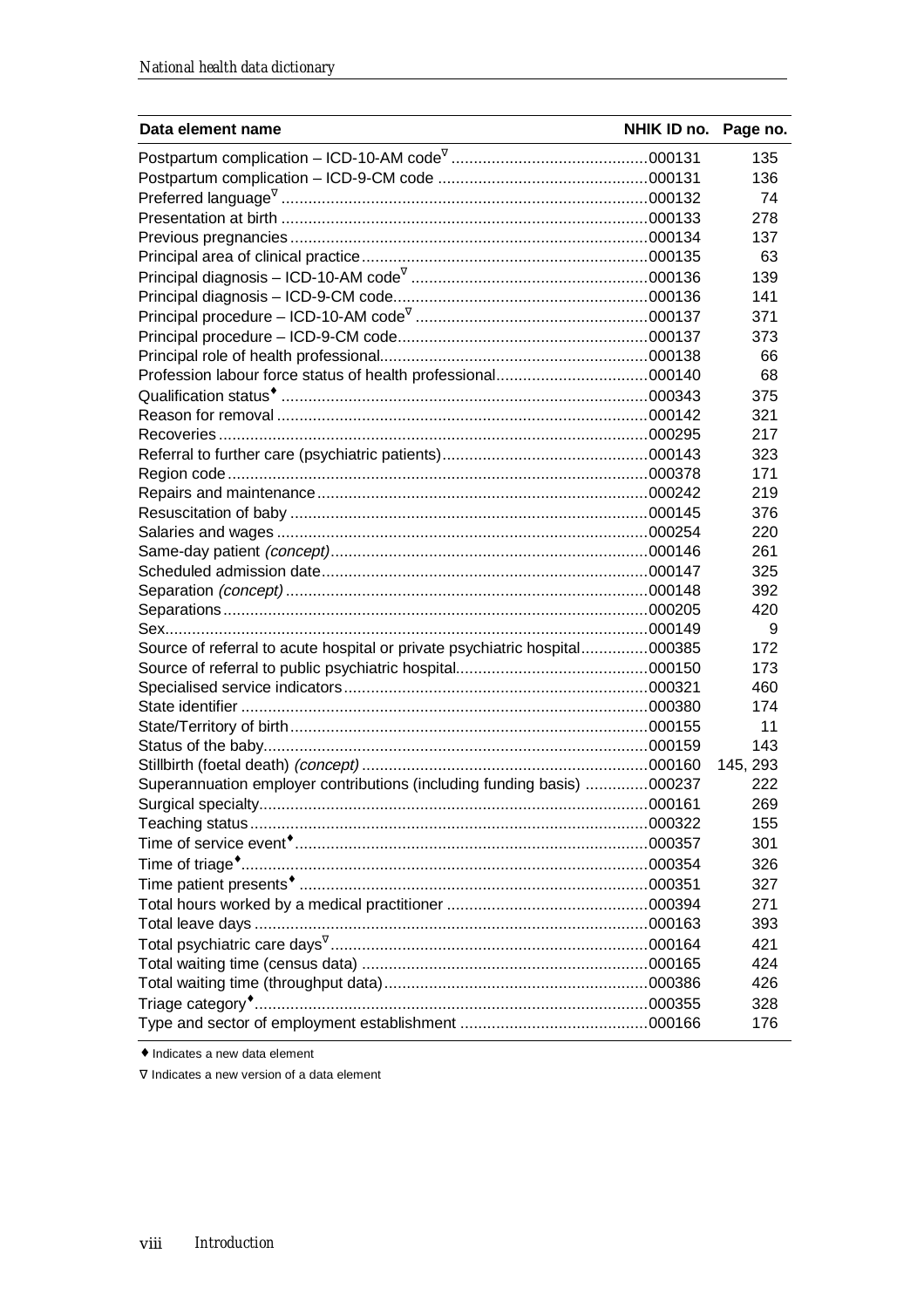| Data element name                                                                                              | NHIK ID no. Page no. |     |
|----------------------------------------------------------------------------------------------------------------|----------------------|-----|
| Type of admitted patient care for long-stay patients $-$ ICD-10-AM code <sup><math>\nabla</math></sup> 000388  |                      | 428 |
| Type of admitted patient care for long-stay patients - ICD-9-CM code 000388                                    |                      | 429 |
| Type of admitted patient care for overnight patients $-$ ICD-10-AM code <sup><math>\nabla</math></sup> 000387  |                      | 430 |
| Type of admitted patient care for overnight patients - ICD-9-CM code 000387                                    |                      | 432 |
| Type of admitted patient care for same-day patients $-$ ICD-10-AM code <sup>V</sup> 000232                     |                      | 434 |
| Type of admitted patient care for same-day patients - ICD-9-CM code 000232                                     |                      | 436 |
| Type of admitted patient care for short-stay patients $-$ ICD-10-AM code <sup><math>\nabla</math></sup> 000389 |                      | 438 |
| Type of admitted patient care for short-stay patients - ICD-9-CM code 000389                                   |                      | 439 |
|                                                                                                                |                      | 377 |
|                                                                                                                |                      | 378 |
|                                                                                                                |                      | 382 |
|                                                                                                                |                      | 440 |
| Type of non-admitted patient care (nursing homes and hostels)000234                                            |                      | 444 |
| Type of non-admitted patient care (public psychiatric, alcohol and drug) 000233                                |                      | 445 |
|                                                                                                                |                      | 330 |
|                                                                                                                |                      | 80  |
|                                                                                                                |                      | 332 |
|                                                                                                                |                      | 334 |
|                                                                                                                |                      | 338 |
| Waiting time since last category reassignment (census data) 000268                                             |                      | 448 |
| Waiting time since last category reassignment (throughput data) 000390                                         |                      | 450 |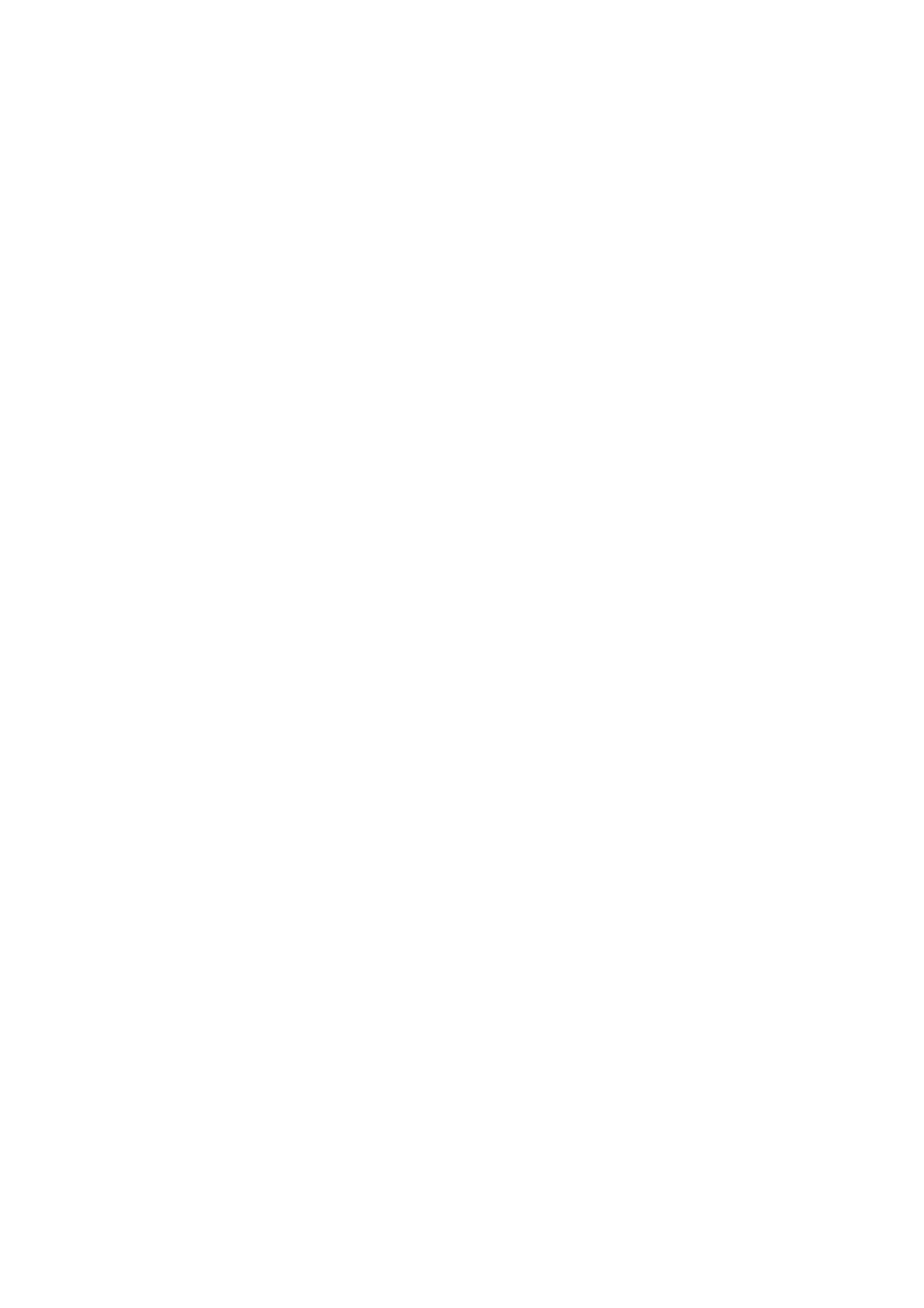# **Introduction**

The *National health data dictionary* was first published as the *National Minimum Data Set – Institutional Health Care* in September 1989. In March 1993 the *National health data dictionary – Institutional Health Care (Version 2.0)* was published. Since the signing of the National Health Information Agreement in June 1993 there have been many changes in the development and management of national health information resulting in the expansion of both the scope and content of the five subsequent versions of the *National health data dictionary*.

The National Health Data Committee (NHDC) is responsible for coordinating the development and revision of the *National health data dictionary* (see Appendix A for a list of current NHDC members). The NHDC deliberates on all data elements proposed for national collection in the health field or submitted for inclusion in the *National health data dictionary*. The National Health Information Management Group (NHIMG), which is charged with overseeing the National Health Information Work Program, endorses all data definitions included in the *National health data dictionary*.

The National Health Information Work Program incorporates health information development and review activities for agreed national priority areas that have a national focus or national implications. The activities range from developmental work on standard hospital charts of accounts, health outcome measures and new collections such as community mental health care, to improved definitions and enhancement of existing collections such as vital statistics and hospital morbidity data. One or more signatories to the agreement have accepted the role of Responsible Agency for each project listed in the work program. Many projects listed on the National Health Information Work Program contribute to the *National health data dictionary*. More information about the National Health Information Work Program is available on the National Health Information Knowledgebase (NHIK).

The range and relevance of the data definitions included in the *National health data dictionary* are dependent, to a significant extent, on the material submitted to the NHDC by the many and varied expert working groups that are actively developing data in the health field. The NHDC is required to ensure that all data submitted for consideration has undergone sufficient national consultation with recognised experts and stakeholders in the relevant field. The NHDC also has responsibility for ensuring that data definitions are documented to metadata standards compatible with existing, established standards. The NHDC does not normally undertake data development work directly. Rather, it provides a channel through which standards emerging from nationally focused data development work are documented and endorsed by the National Health Information Management Group for implementation in national data collections and made more widely available to stakeholders in the national health information arena.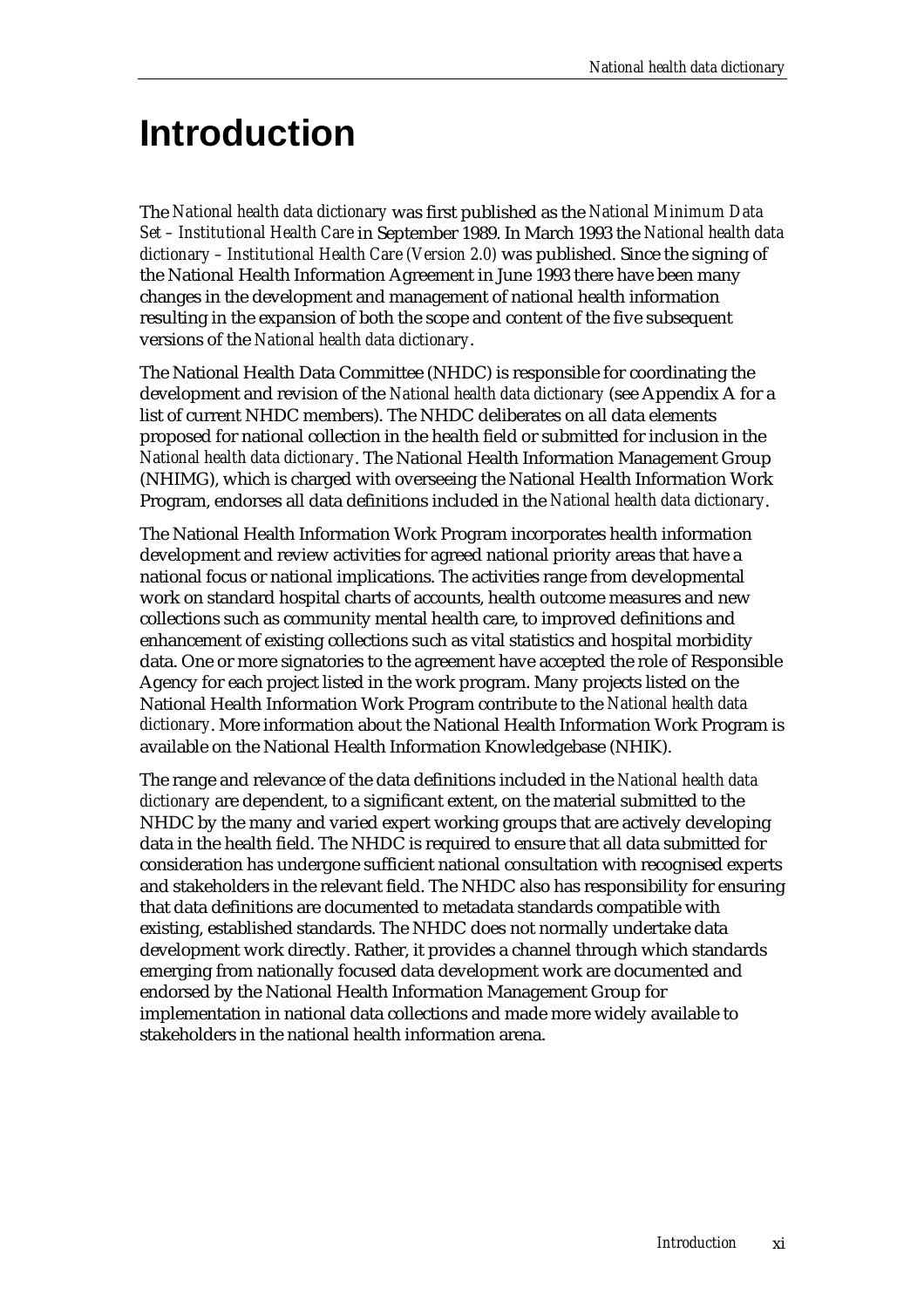### **The National Health Information Knowledgebase**

The National Health Information Knowledgebase, or NHIK, is an electronic repository and information management environment for health metadata (data about data) and data standards. The Knowledgebase is an Internet application, accessible through any browser compatible with HTML version 3.2 or later. It has been written using Oracle's Webserver technology.

The Knowledgebase has been designed and created by the AIHW on behalf of the National Health Information Management Group. The initial release integrates and presents:

- the National Health Information Model
- the *National health data dictionary*
- a national directory of data collections
- the National Health Information Work Program.

The Knowledgebase implements internationally recognised metadata descriptors for data elements (ISO/IEC International Standard 11179 *– Specification and Standardization of Data Elements*) and facilitates the communication, development and exchange of metadata. A more detailed explanation of the metadata format used on the Knowledgebase and also in this publication is provided at Appendix B.

The integrating features of the Knowledgebase enable information managers and policy developers to query and view industry-level metadata in ways not possible with traditional paper-based records, repositories, dictionaries or manuals. For example, this assists with the identification of duplication, gaps and redundancies in metadata and/or development effort, and promotes general improvement in information management across an industry. It is envisaged that, over time, access to the *National health data dictionary* will be primarily electronic, via the Knowledgebase.

The Internet address for the National Health Information Knowledgebase is **http://www.aihw.gov.au**

### **Objectives of the National health data dictionary**

The objectives of the *National health data dictionary* are to:

- $\bullet~\,$  establish a core set of uniform definitions relating to the full range of health services and a range of population parameters (including health status and determinants)
- promote uniformity, availability, reliability, validity, consistency and completeness in the data
- accord with nationally and internationally agreed protocols and standards, wherever possible
- promote the national standard definitions by being readily available to all individuals and organisations involved in the generation, use and/or development of health and health services information.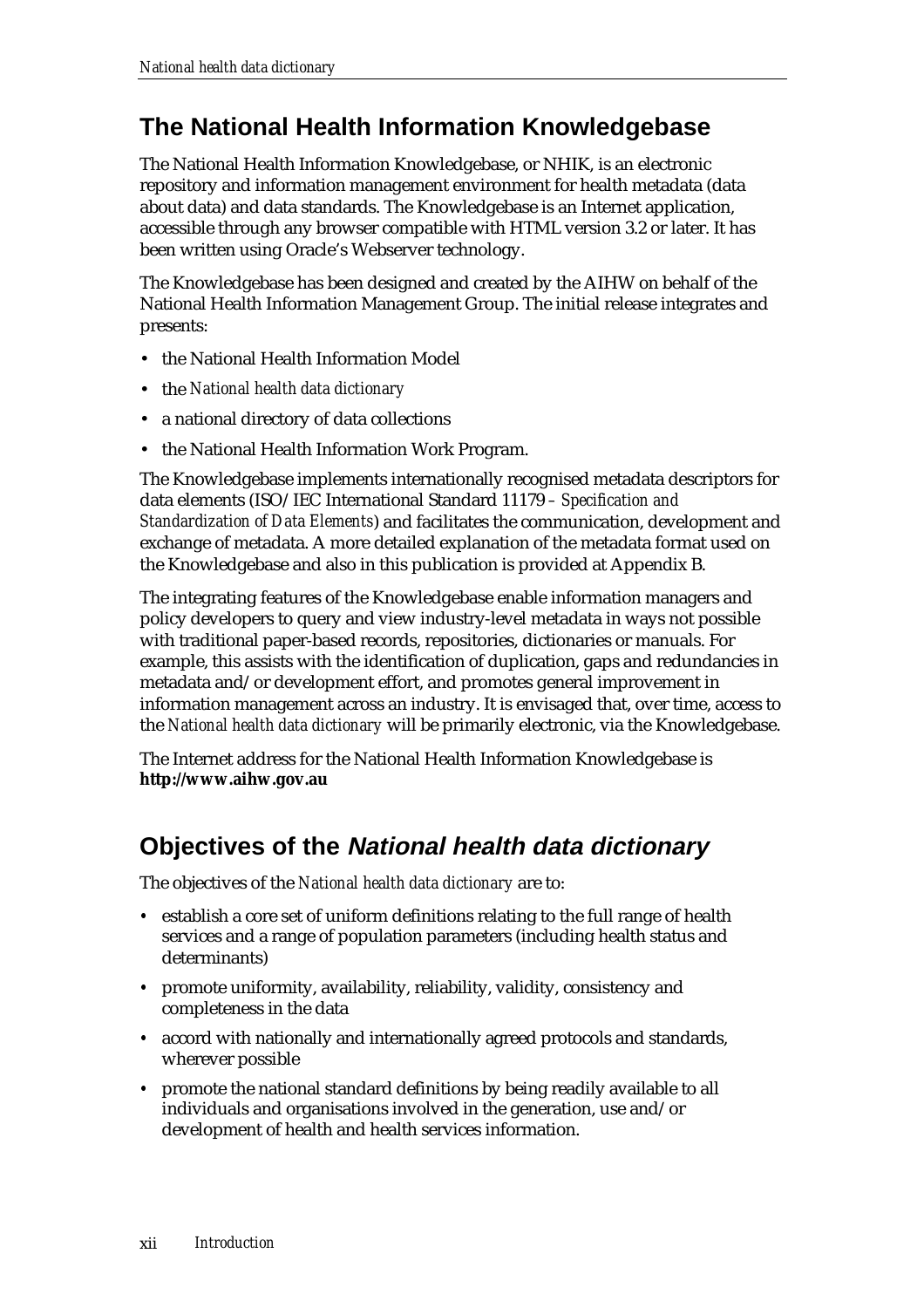### **Version 7.0 of the National health data dictionary**

This version of the dictionary contains 230 data definitions, including a number of new and revised data definitions that have been agreed by the members of the NHDC, and endorsed by the National Health Information Management Group. They will be effective from 1 July 1998. A full alphabetical listing of all data elements and data element concepts included in this version of the dictionary is provided at the front of this publication.

Definitions that have been superseded since Version 6.0 have not been retained in this publication, with the exception of those data elements that include the ICD-9-CM classification. Although the use of ICD-10-AM is now accepted as the national standard, the timetable for the implementation of ICD-10-AM varies across States and Territories. Consequently, the superseded data elements using ICD-9-CM remain acceptable data standards until 30 June 1999 and have been included in Version 7.0.

Data elements that have been superseded or rendered obsolete by new or revised data elements in Version 7.0 are available on the National Health Information Knowledgebase.

Several Version 6.0 data elements related to nursing homes have been excluded from Version 7.0 as they have become obsolete. These data elements are based on the now outdated NH5 form and Resident Classification Instrument and no longer represent national data collection standards in the nursing home sector. Replacements for these data elements will be considered as part of a broader review of the impact of recent structural reforms in residential aged care on the dictionary.

#### **Format**

As in Version 6.0, data definitions are presented in a format based on ISO/IEC International Standard 11179 *Specification and Standardization of Data Elements* – the international standard for defining data elements issued by the ISO and the IEC. This format is explained in detail in Appendix B.

Version 7.0, however, differs from previous versions of the dictionary in that all data elements and data element concepts are organised and presented according to a preliminary mapping of data elements according to their relationship to entities in the National Health Information Model. The mapping of data elements to the Model will be progressively refined following consultation with stakeholders in the national health information field. This initiative in Version 7.0 is designed to enhance the integration of the model with the data elements – thus providing a more complete framework for understanding and implementing existing definitions and for identifying areas for further data development activity. A copy of the full Model is included following this introductory section to Version 7.0.

In addition, a header page that displays the segment of the model to which the data elements relate introduces groups of data elements/concepts associated with an entity in the model. In a few cases, a data element concept has been deemed to relate to more than one entity in the model. In such cases, the data element concept definition has been included in each entity group to which it relates. To assist with understanding the relationship between the data elements/concepts and their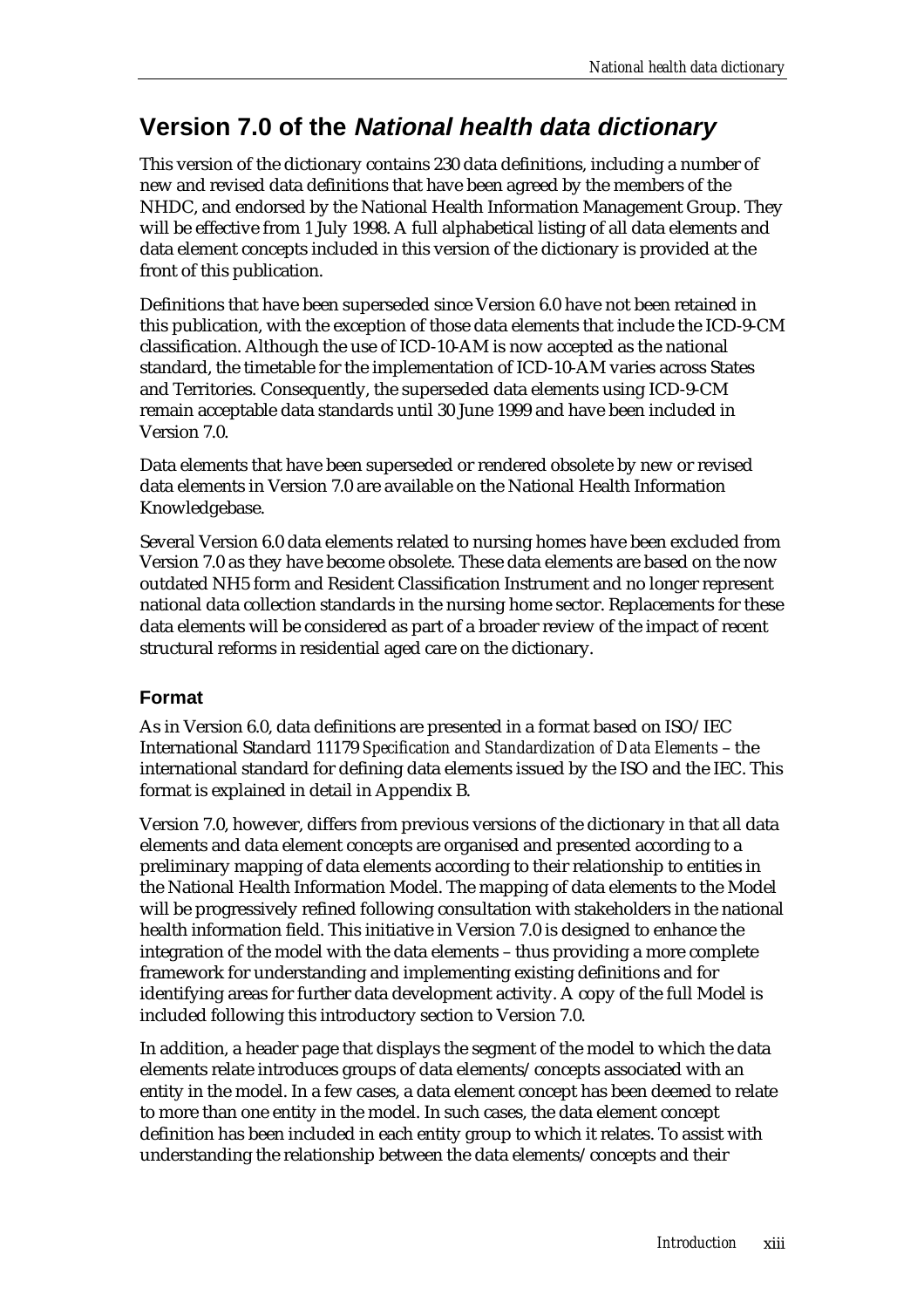associated model entities, definitions of all entities in the National Health Information Model are provided at Appendix C*.*

With the move to using the Model as the organising principle for Version 7.0, the use of 'P', 'A' 'E' or 'S' numbers for each data element has been discontinued. Although the data definitions are no longer categorised according to whether they relate to Patient level ('P'), Establishment level ('E'), Activity level ('A') or System level ('S') data, the data definitions included in Version 7.0 still encompass this range of data. Each data element and data element concept has been mapped to that entity in the National Health Information Model to which it primarily relates. However, to assist with mapping the data elements in Version 7.0 to Version 6.0, Appendix H contains a list of all Version 7.0 data elements that were included in Version 6.0 according to their previous 'P', 'A', 'E' or 'S' numbers.

For example, the data element 'Separations' which was previously listed as 'A1' is now mapped to the sub-entity 'Performance Indicator' in the entity 'Health and Welfare Policy/Plan Element', which is, in turn, located within the super-entity 'Business Statement'. Thus, the data element 'Separations' is now grouped with those other data elements that are primarily used as performance indicators, such as, 'Patient days', 'Total waiting time (throughput data)' and 'Health outcome indicator'.

Readers of the dictionary are invited to comment on the mapping of the data elements to the Model, and on any other aspect of the dictionary, by completing and returning the feedback sheet included at the back of the dictionary.

The mapping of data elements to the Model provides a more structured view of the data contained in the *National health data dictionary* than is possible through the use of the previous categories – Patient, Activity, Establishment and System. However, to assist with understanding the history and uses of data elements that provide information about the activities and resource use of health care establishments and the system as a whole, the following information provided in Version 6.0 of the *National health data dictionary* has been updated and included in Version 7.0 as follows.

| Appendix D | <b>Staffing categories - provides expanded information about the</b><br>staffing categories used in the data elements 'Full-time equivalent<br>staff' and 'Salaries and wages'.                                                                                                                                                                                                                                              |
|------------|------------------------------------------------------------------------------------------------------------------------------------------------------------------------------------------------------------------------------------------------------------------------------------------------------------------------------------------------------------------------------------------------------------------------------|
| Appendix E | <b>Establishment – activity definitions – provides information about the</b><br>definition of 'establishment' in the National health data dictionary and<br>activity data related to acute hospitals and public psychiatric and<br>alcohol and drug hospital activity.                                                                                                                                                       |
| Appendix F | <b>Establishment – resource use definitions – provides information</b><br>about data definitions related to the use of resources in health services.                                                                                                                                                                                                                                                                         |
| Appendix G | <b>System-level resource data definitions</b> – provides information about<br>data definitions related to the entire institutional sector, such as public<br>hospitals, or domiciliary nursing services, at the State, Territory or<br>Commonwealth level (whichever is the highest level of overall<br>administration of the system), including a glossary of terms that<br>support the definitions of capital expenditure. |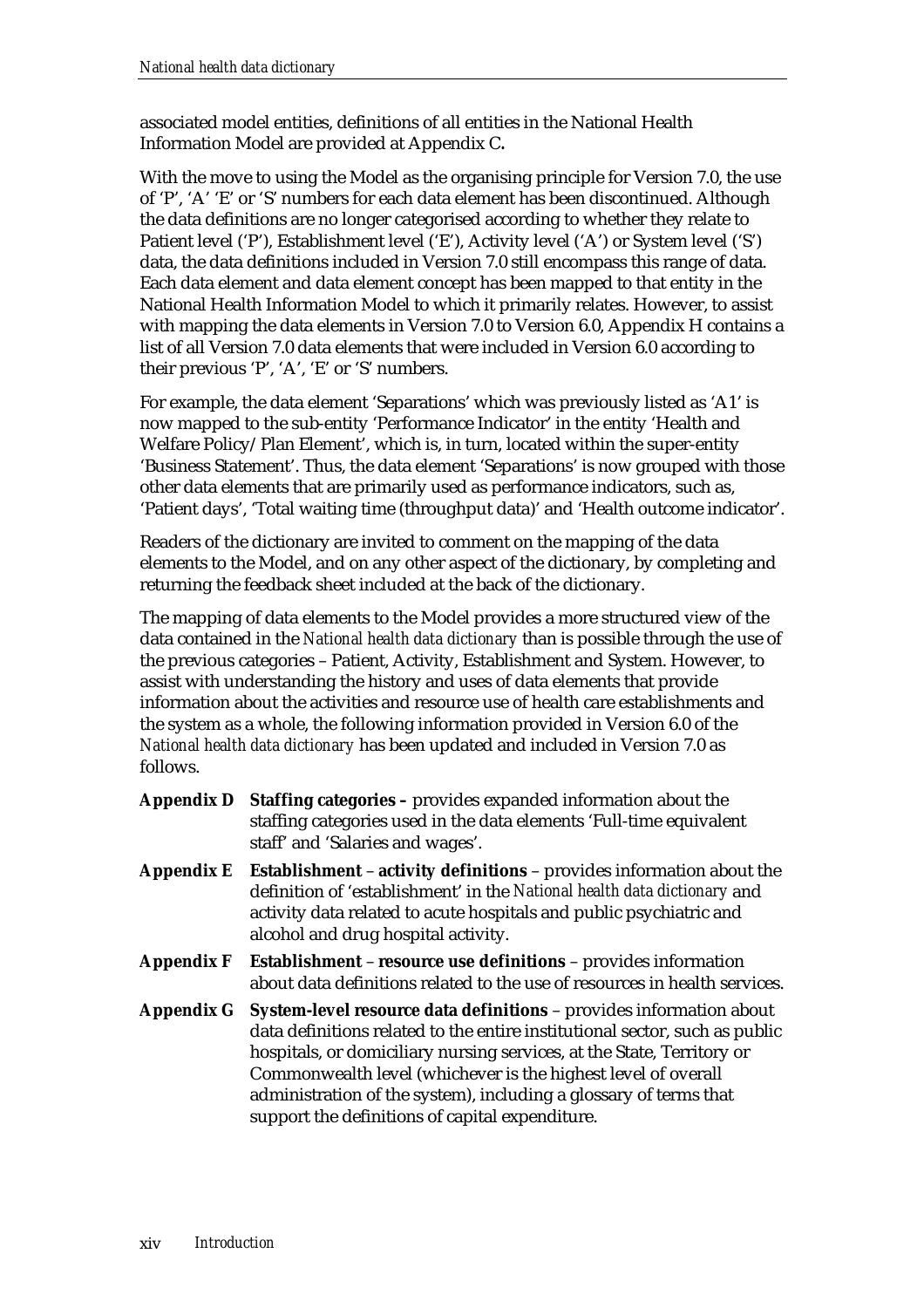#### **Further information**

Further information about the *National health data dictionary*, the National Health Information Work Program, the National Health Information Model and National Minimum Data Sets and data collections is available on the National Health Information Knowledgebase on the Australian Institute of Health and Welfare (AIHW) home page – http://www.aihw.gov.au **–** or by contacting the Secretariat, National Health Data Committee at the AIHW on (02) 6244 1109, fax (02) 6244 1255.